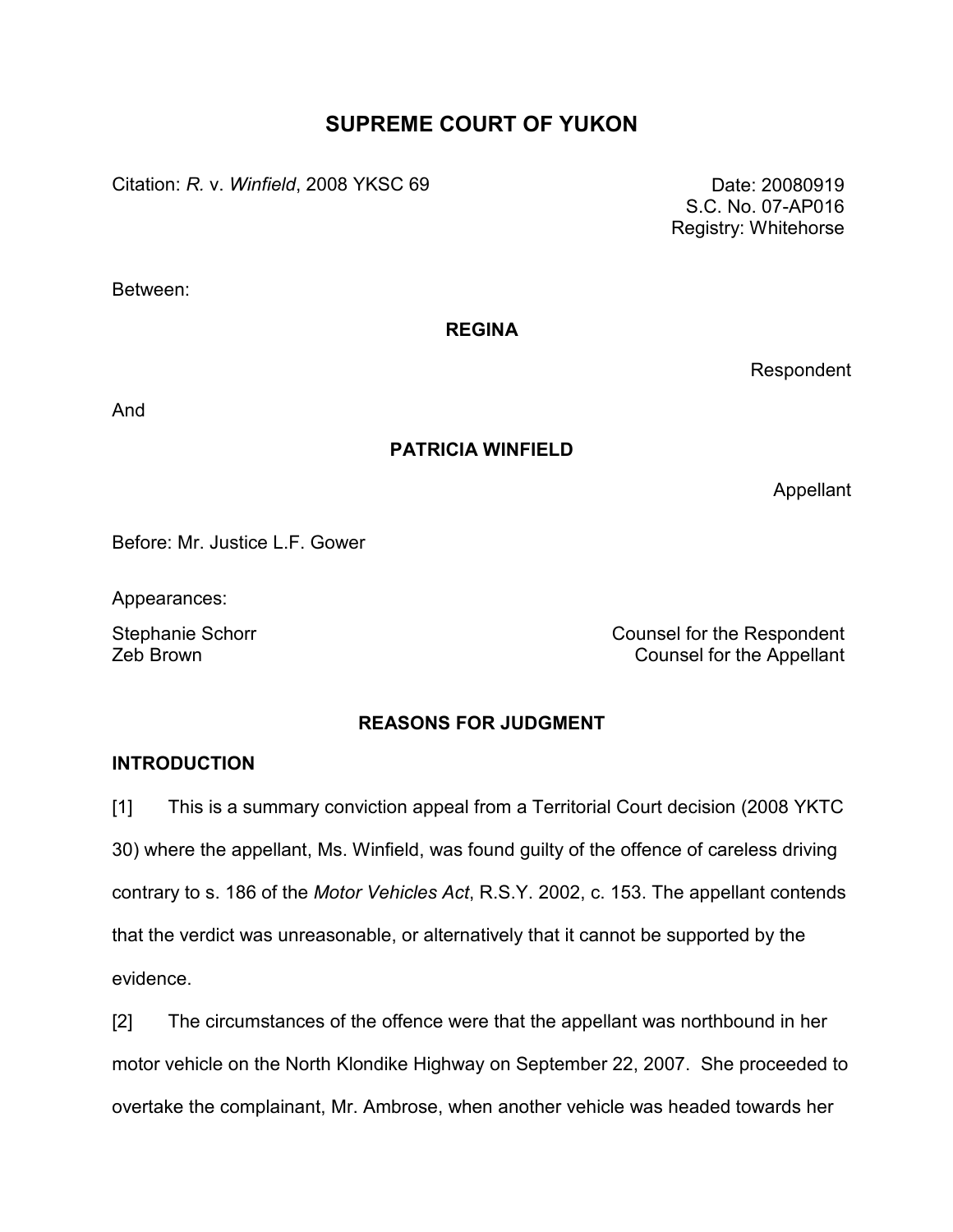in a southbound direction. The trial judge accepted the complainant's evidence that this was done in a manner without due care and attention and without reasonable consideration for persons using the highway. The appellant maintains that she successfully completed the passing manoeuvre without violating s. 186 of the Motor Vehicles Act.

# **ISSUE**

[3] Pursuant to s. 822(1) of the *Criminal Code*, this summary conviction appeal is governed by ss. 683 – 689, which relate to appeals of indictable offences, with the exception of sub-sections 683(3) and 686(5). Section 686(1) states:

> "On the hearing of an appeal against a conviction… the court of appeal:

- (a) may allow the appeal where it is of the opinion that
	- (i) the verdict should be set aside on the ground that it is unreasonable or cannot be supported by the evidence. …"

[4] The test is whether the verdict is one that a properly instructed jury, acting judicially, could reasonably have rendered: R. v. Biniaris, 2000 SCC 15.

[5] The appellant's counsel clarified at the hearing of this appeal that he is not arguing that the reasons of the trial judge are deficient, in the sense of being insufficient or inadequate, as discussed in R. v. Sheppard, 2002 SCC 26. Rather, the appellant's counsel says that the reasons are defective, in the sense of displaying an illogical or irrational form of reasoning or a misapprehension of the evidence. Further, the appellant's counsel clarified that he was not suggesting the trial judge ignored or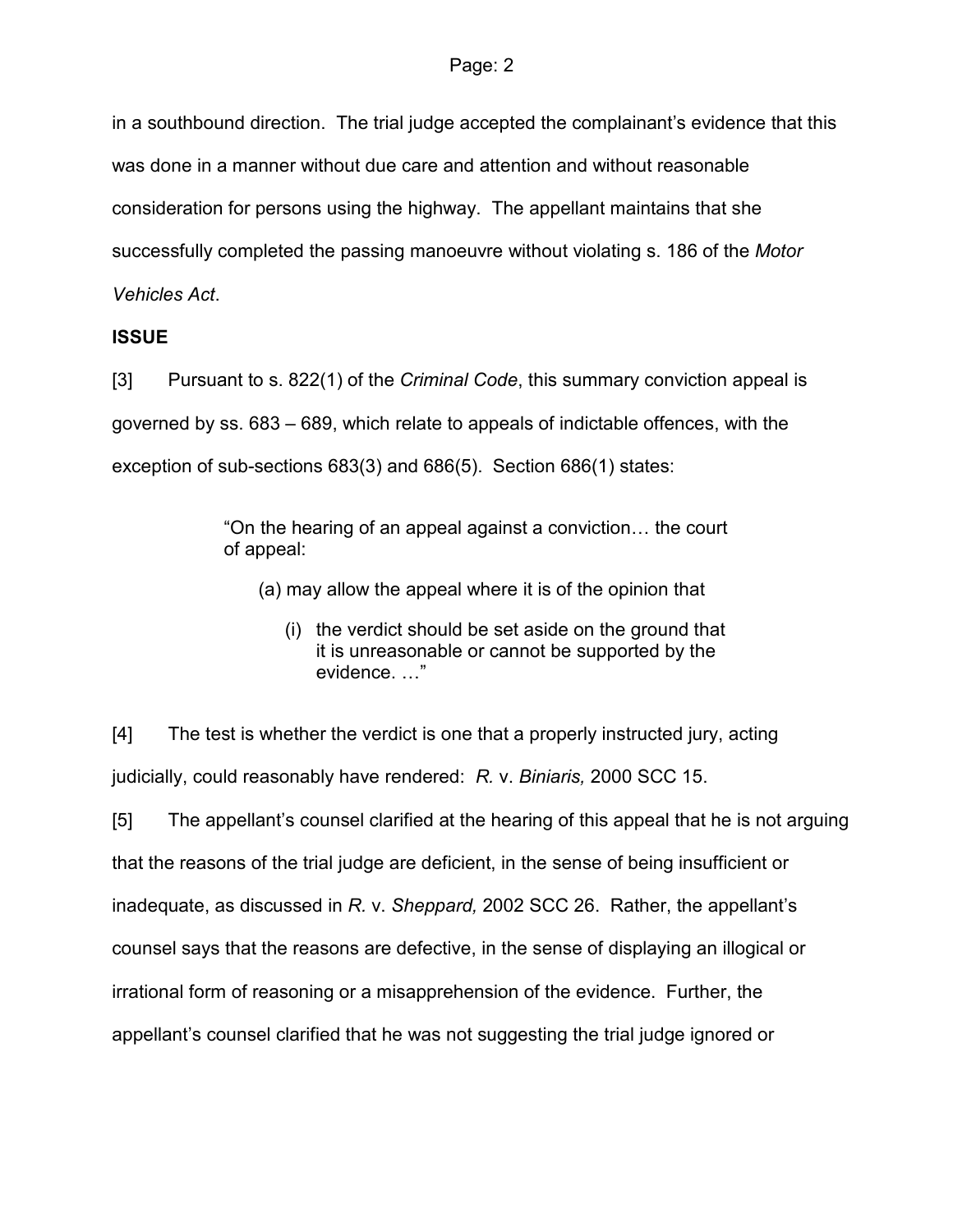misapplied the principles expressed in R. v. W. (D.), [1991] 1 S.C.R. 742, respecting reasonable doubt when credibility is at issue and the accused has testified.

[6] Rather, the appellant's counsel submits that the principal issue on this appeal is the manner in which the trial judge assessed, and ultimately rejected, the appellant's credibility. In particular, counsel argues that there were no valid reasons for the trial judge to find that the appellant's version of the incident was incredible and, further, that the appellant's version was not necessarily irreconcilable with that of the complainant.

### ANALYSIS

#### Standard of Review

[7] The case law is replete with admonitions that appellate courts should be highly deferential of factual determinations made by trial judges, particularly where credibility is at issue. Further, appellant tribunals are cautioned against reassessing the evidence at trial for the purpose of determining guilt or innocence: R. v. Hay (1990), 25 M.V.R. (2d) 121 (B.C.C.A.). Further, absent an error of law or a miscarriage of justice, the test to be applied by a summary conviction appeal court is whether the evidence at trial is reasonably capable of supporting the trial judge's conclusions. If it is, the appeal court is not entitled to substitute its view of the evidence for that of the trial judge: R. v. Nickerson (1999), 178 N.S.R. (2d) 189 (C.A.); R. v. Corbett, [1975] 2 S.C.R. 275. Further, a misapprehension of the evidence does not necessarily render a verdict unreasonable: R. v. Morrissey (1995), 22 O.R. (3d) 514 (C.A.). In Fletcher v. Manitoba Public Insurance Co., [1990] 3 S.C.R. 191, Wilson J. stated, at para. 26, that appellate courts should only interfere where the trial judge has made a "palpable and overriding error which affected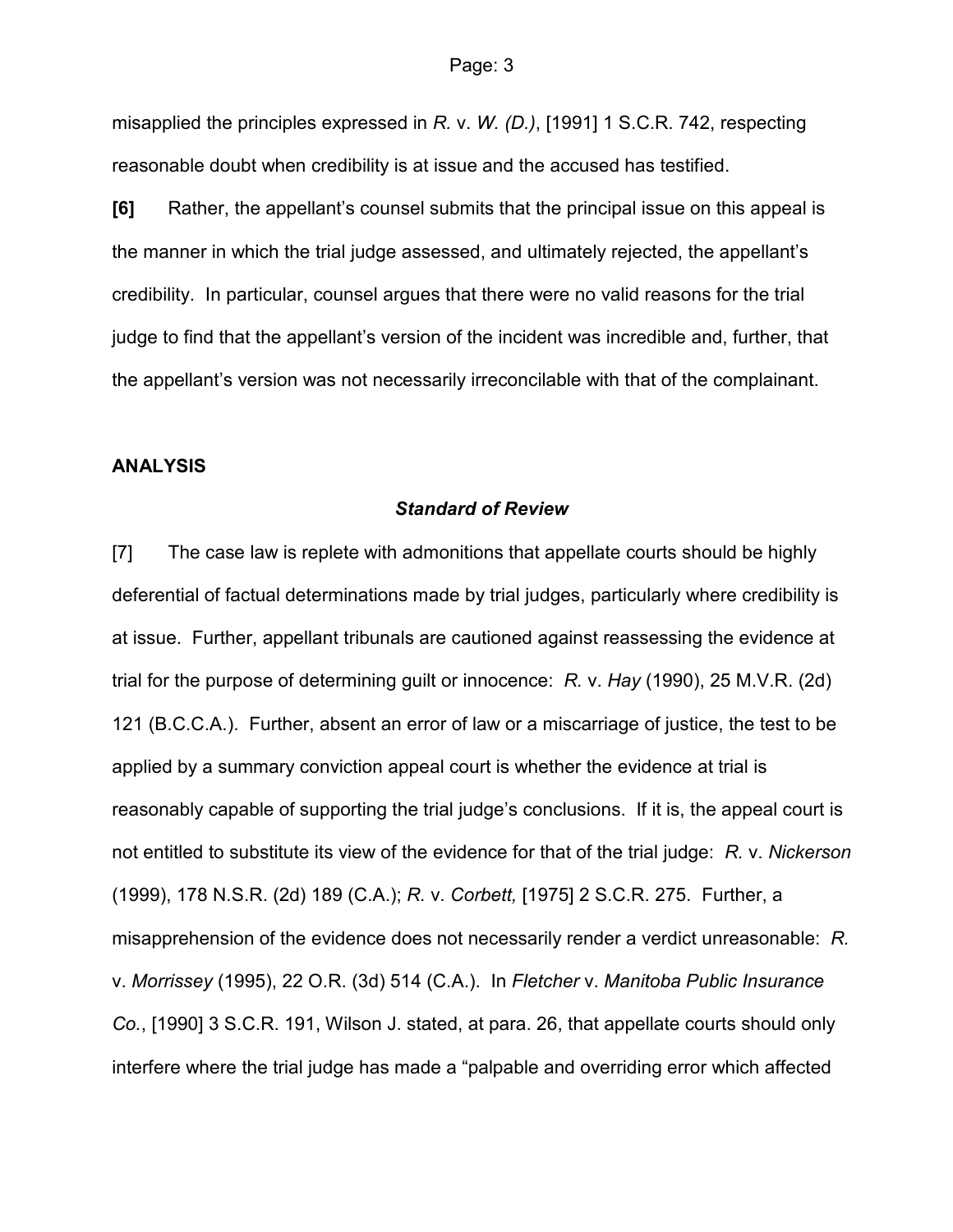his assessment of the facts". Further, there should be deference to the trier of fact because substantial resources are allocated to the fact finding process in the first instance, and it is the trial judge who is in the best position to assess the credibility of testimony. Finally, Wilson J. warned that appellate courts should not depart from trial judges' conclusions on the evidence "merely on the result of their own comparisons and criticisms of the witnesses."

[8] In Housen v. Nikolaisen, 2002 SCC 33, Iacobucci and Major JJ., for the majority of the Supreme Court of Canada, at paras. 22 and 24, spoke of the "high standard of deference" to be applied to factual determinations made by trial judges and that:

> "… where a factual finding is grounded in an assessment of credibility of a witness, the overwhelming advantage of the trial judge in this area must be acknowledged."

Earlier, at para. 4, Iacobucci and Major JJ. spoke about the importance of "finality" as an

aim of litigation. With respect to the role of appellate courts they said this:

"There is no suggestion that appellate court judges are somehow smarter and thus capable of reaching a better result. Their role is not to write better judgments but to review the reasons in light of the arguments of the parties and the relevant evidence, and then to uphold the decision unless a palpable error leading to a wrong result has been made by the trial judge." (my emphasis)

[9] In R. v. Beaudry, 2007 SCC 5, Fish J., speaking for the four judges in the minority with respect to the result of the appeal, described the kind of manifest error required in order to justify appellate intervention as "reasons that are illogical on their face, or contrary to the evidence" (para. 97). However, at para. 98, he hastened to add that:

> "…appellate courts, in determining whether a trial judge's verdict is unreasonable, cannot substitute their own view of the facts for that of the judge or intervene on the ground that the judge's reasons ought to be more fully or more clearly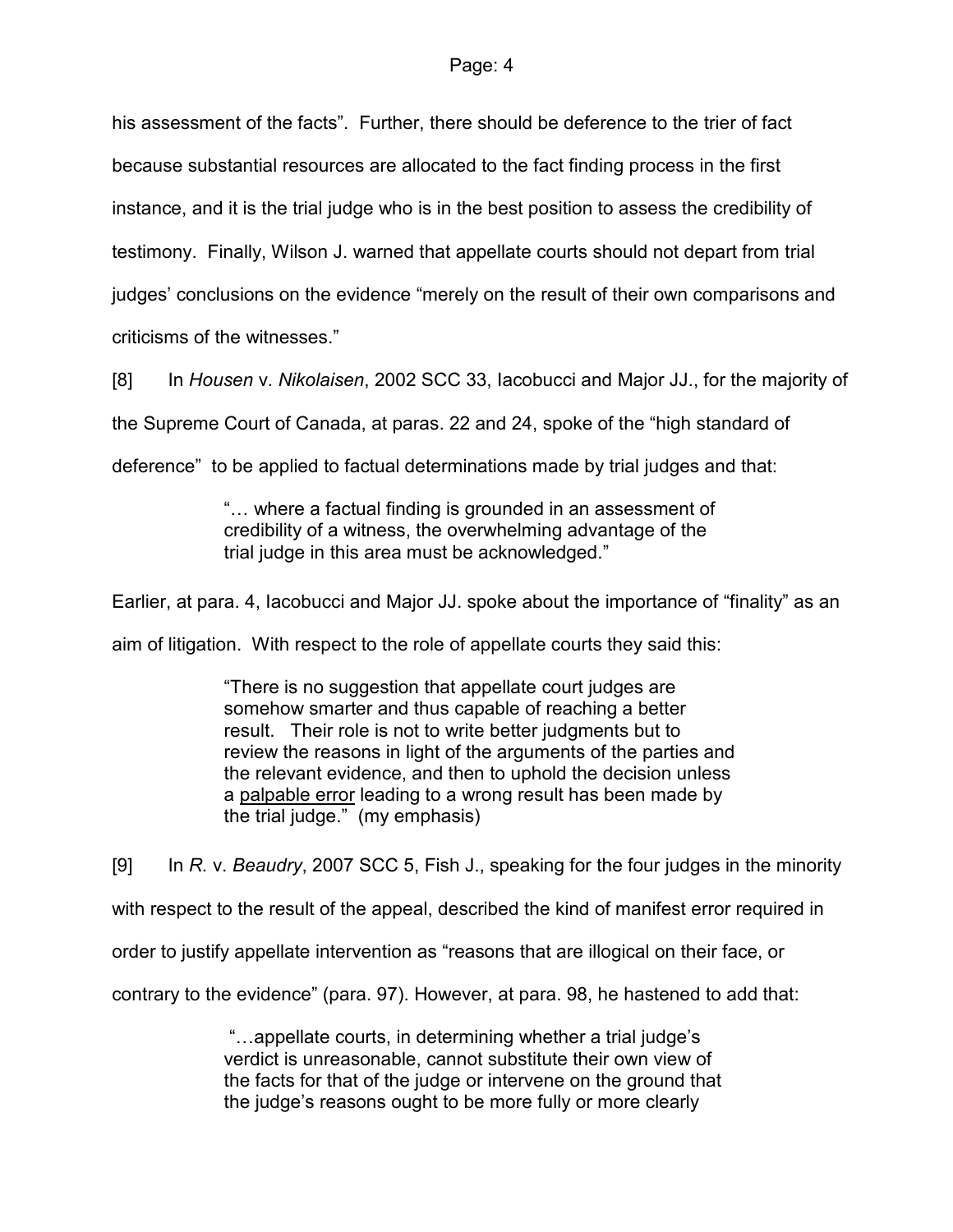expressed. That is beyond the purview of an appellate court…"

[10] After reviewing these and other related authorities, Romilly J., in R. v. Orban, 2007

BCSC 760, concluded, at para. 47, that a determination of the reasonableness of a

verdict, in the context of reasons for judgment, might be carried out as follows:

"A determination is made as to whether the trial judge made any serious errors in his assessment of the evidence. If the trial judge did so, and his verdict would not necessarily have been the same absent these errors, the verdict will be unreasonable… and a new trial required…" (my emphasis)

At para. 48, Romilly J. also accepted that the standard of review of a trial judge's findings

of fact is "palpable and overriding error", pursuant to the Supreme Court of Canada's

decision in Housen v. Nikolaisen, cited above.

[11] In R. v. Gagnon, 2006 SCC 17, Bastarache and Abella JJ., speaking for the

majority, confirmed this test at para. 10:

"There is general agreement on the test applicable to a review of a finding of credibility by trial judge: the appeal court must defer to the conclusions of the trial judge unless a palpable or overriding error can be shown. It is not enough that there is a difference of opinion with the trial judge…" (my emphasis)

At para. 19, Bastarache and Abella JJ. noted that the Supreme Court of Canada has consistently admonished trial judges to explain their reasons on credibility and reasonable doubt in a way that permits adequate appellate review. However, having encouraged such expanded reasons, the justices noted that it would be counterproductive to dissect them in a way that would undermine the trial judge's responsibility for weighing the evidence:

> "…A trial judge's language must be reviewed not only with care, but also in context. Most language is amenable to multiple interpretations and characterizations. But appellate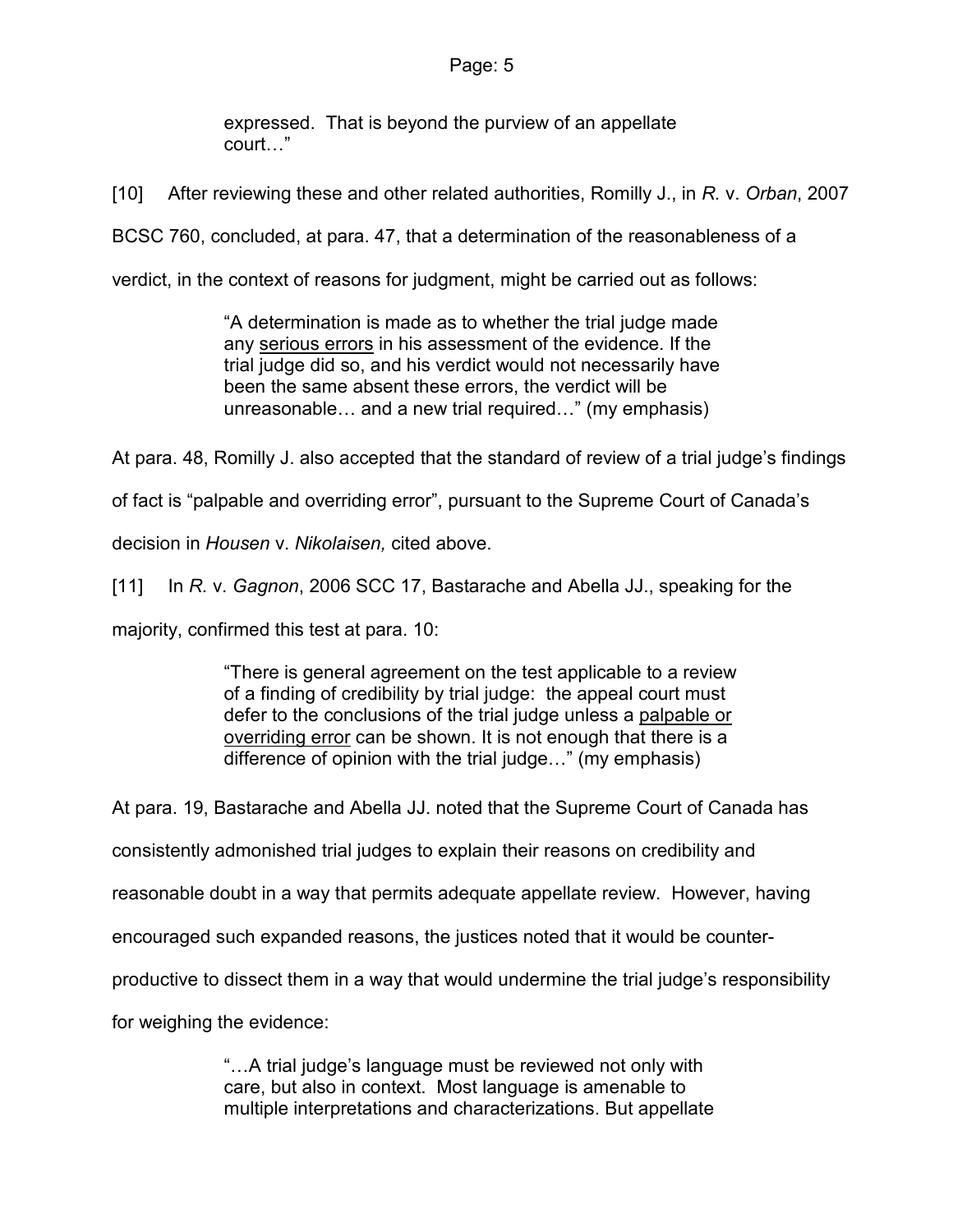review does not call for a word-by-word analysis; rather, it calls for an examination to determine whether the reasons, taken as a whole, reflect reversible error…"

#### And further, at para. 20:

"Assessing credibility is not a science. It is difficult for a trial judge to articulate with precision the complex intermingling of impressions that emerge after watching and listening to witnesses on attempting to reconcile the various versions of events. That is why this Court decided, most recently in H.L., [2005 SCC 25], that in the absence of a palpable and overriding error by the trial judge, his or her perceptions should be respected."

This last passage was repeated by Charron J., speaking for the Supreme Court, in R. v. Dinardo, 2008 SCC 24, at para. 26.

# Trial Judge's Assessment of the Evidence

[12] The trial judge summarized Mr. Ambrose's testimony as follows. He was a farmer, living in Carmacks, who was returning from Alberta on September 22, 2007, hauling a 26 foot stock trailer loaded with several horses. He knew that he was travelling at 90 kilometres an hour as his vehicle was set on cruise control. Approximately 12 miles north of Braeburn, he noticed a red pickup truck some distance behind him and kept a check on it in his rear view mirror. He then became aware of being overtaken by the red truck at a high rate of speed, which he estimated between 135 and 150 kilometres per hour. (Actually, the evidence was between 130 and 150 kilometres per hour, though the appellant's counsel concedes that nothing turns on this error.) As the red truck was starting to overtake him on a straight stretch of road, Mr. Ambrose observed another vehicle coming from the other direction travelling south. He said that the passing occurred on a straight stretch of road where the dotted centre line indicated that passing was legal. The day was sunny and the visibility was clear. The red truck passed by Mr.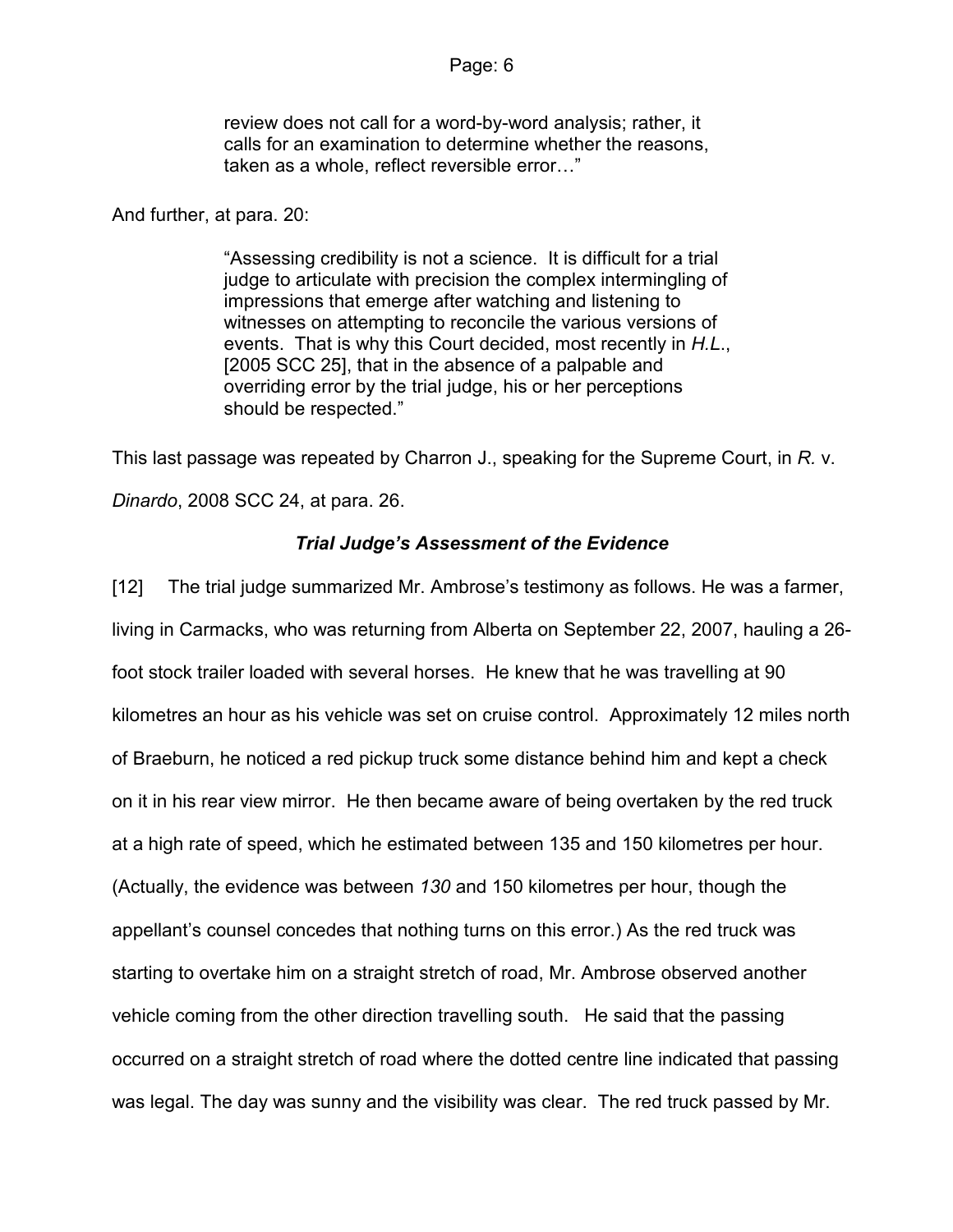Ambrose's vehicle as the southbound vehicle passed, so that all three vehicles were abreast momentarily. In order to avoid a collision, Mr. Ambrose applied the brakes and pulled over to the side of the paved portion of the highway as far as he could. Had the stock trailer wheels moved onto the soft shoulder, there was a risk that it would have tipped and rolled, perhaps taking Mr. Ambrose's truck with it. He said that the southbound vehicle also slowed down and pulled over to the opposite side of the highway to allow the red truck to squeeze in between. He estimated that only centimetres separated his vehicle from the red truck when it passed him.

[13] Mr. Ambrose described the red truck as a late 90's Sonoma pickup, which he recognized because he also owns one. He said the incident occurred at "1840 hours" and when the red truck passed by him he noted the license plate number, which he recorded a few minutes later as Yukon plate EHP 82.

[14] After unloading his horses at his farm, Mr. Ambrose returned to Carmacks and proceeded to drive around town looking for the red Sonoma pickup, which he located in his own neighbourhood. He reported the incident to the police and provided a written statement on September 24, 2007.

[15] The trial judge also referred to the evidence of the appellant, Ms. Winfield, and commented that her version of the incident differed markedly from that recounted by Mr. Ambrose. The appellant's evidence was that she was the registered owner of the red Sonoma pickup with Yukon plate EHP 82. She was an instructor at Yukon College who had moved to Carmacks earlier in September 2007. She said that on September 22, 2007, she had been shopping in Whitehorse and was on her way back to Carmacks. She said she was not in a hurry to get home. She stated that she came upon a truck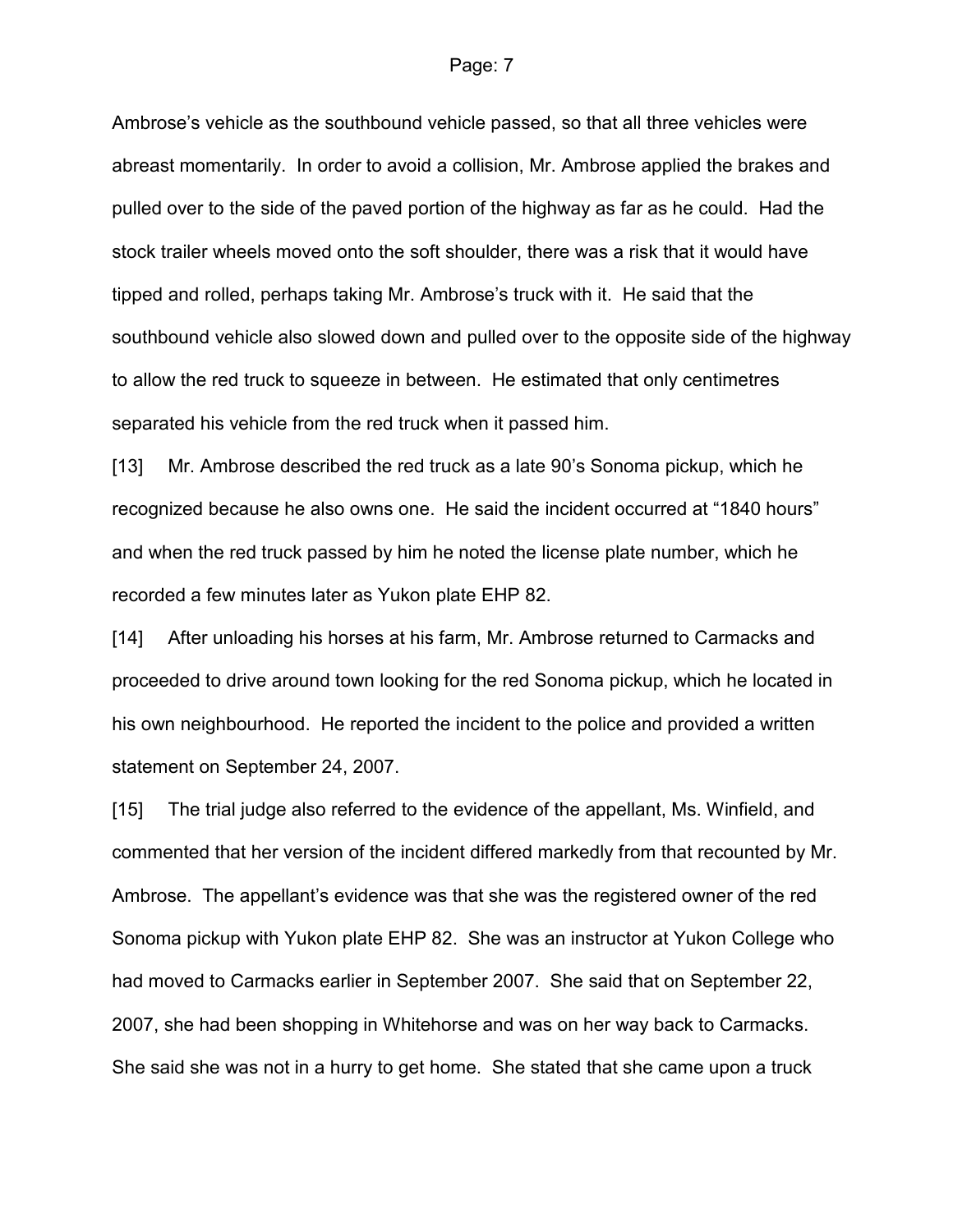hauling a stock trailer somewhere around Braeburn, which was travelling at a speed of 80 kilometres per hour. Initially, Ms. Winfield thought that the trailer was being hauled by a friend of hers from Dawson City and she was upset that her friend did not have extended mirrors on her truck and did not appear to have operational running lights on the trailer. She followed the truck and trailer for approximately 20 minutes. When she realized that the truck hauling the trailer was not her friend's vehicle, she decided to pass. She provided a photograph of the highway where the passing occurred, being a location 37 kilometres north of Braeburn. When she was three quarters of the way past the truck and stock trailer, a car came around a curve in the road towards her. She observed the car slowing and pulling over to the side, so she decided to complete the pass and then reentered her own lane. She said that her normal speed was the speed limit, which was at 90 kilometres an hour, and that she passed the stock trailer at 100 kilometres per hour, but that she was travelling faster when she completed the pass. She said that she had completed the pass and returned to the northbound lane before the southbound vehicle passed by her and that at no time were the three vehicles abreast.

[16] The trial judge assessed the credibility of Mr. Ambrose very favourably, describing him as "an exceptional witness" who was "very careful and precise in his answers". He said he had "no hesitation" in accepting Mr. Ambrose's version of events. He noted that Mr. Ambrose did not previously know Ms. Winfield, so that there was no suggestion of bias or improper motive. He also noted that Mr. Ambrose provided significant detail about what occurred before and after the incident, describing the time of the incident as "1840 hours" and his speed at 90 kilometres, as set by his cruise control. He was impressed that Mr. Ambrose was able to accurately record the license plate number. He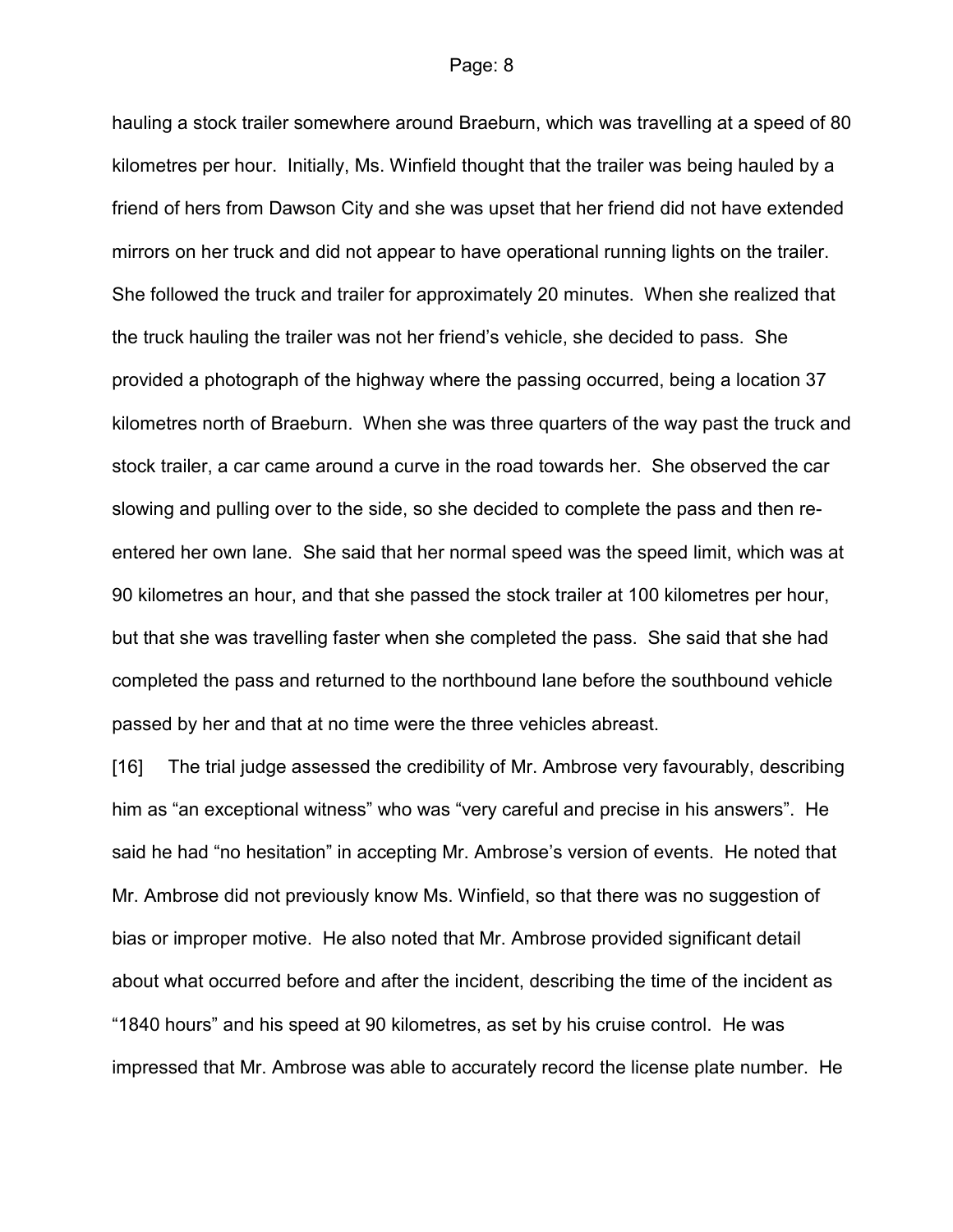stated that Mr. Ambrose was not shaken in cross-examination and, in fact, on several occasions his credibility was enhanced. He stated that Mr. Ambrose's actions in attempting to locate the offending vehicle and reporting to the police were consistent with the occurrence of the serious incident he described, and that it would not have merited that follow up action if the event had occurred as described by the appellant.

[17] In his written argument, the appellant's counsel argued that the trial judge disregarded certain frailties in the evidence of Mr. Ambrose. However, at the appeal hearing he seemed to concede that, for the most part, the trial judge's assessment of Mr. Ambrose's evidence was properly within his role as the trier of fact, with one possible exception. The trial judge noted that the appellant was not known to Mr. Ambrose, so there was "no suggestion of bias or improper motive" and that Mr. Ambrose "had no reason to make up the story as he had never met Ms. Winfield before." The appellant's counsel submitted that the same could be said of Ms. Winfield, since she had not previously met Mr. Ambrose. Consequently, that the trial judge did not identify this as a factor which weighed equally in favour of the appellant is tantamount to an error of law, because it implies that the appellant had a reason to make up her story in order to secure an acquittal.

[18] The appellant's counsel referred to R. v. B.  $(L<sub>1</sub>)$ , [1993] O.J. No. 1245 (C.A.) in support of this proposition. Arbour J.A., as she then was, delivered the judgment of the court in that case. The appellant had been convicted of sexually assaulting his stepdaughter, who at the time was between eight and twelve years old. The evidence adduced by the Crown at trial was from the complainant and an expert witness. The appellant testified in his defence and denied any wrongdoing. He was convicted by a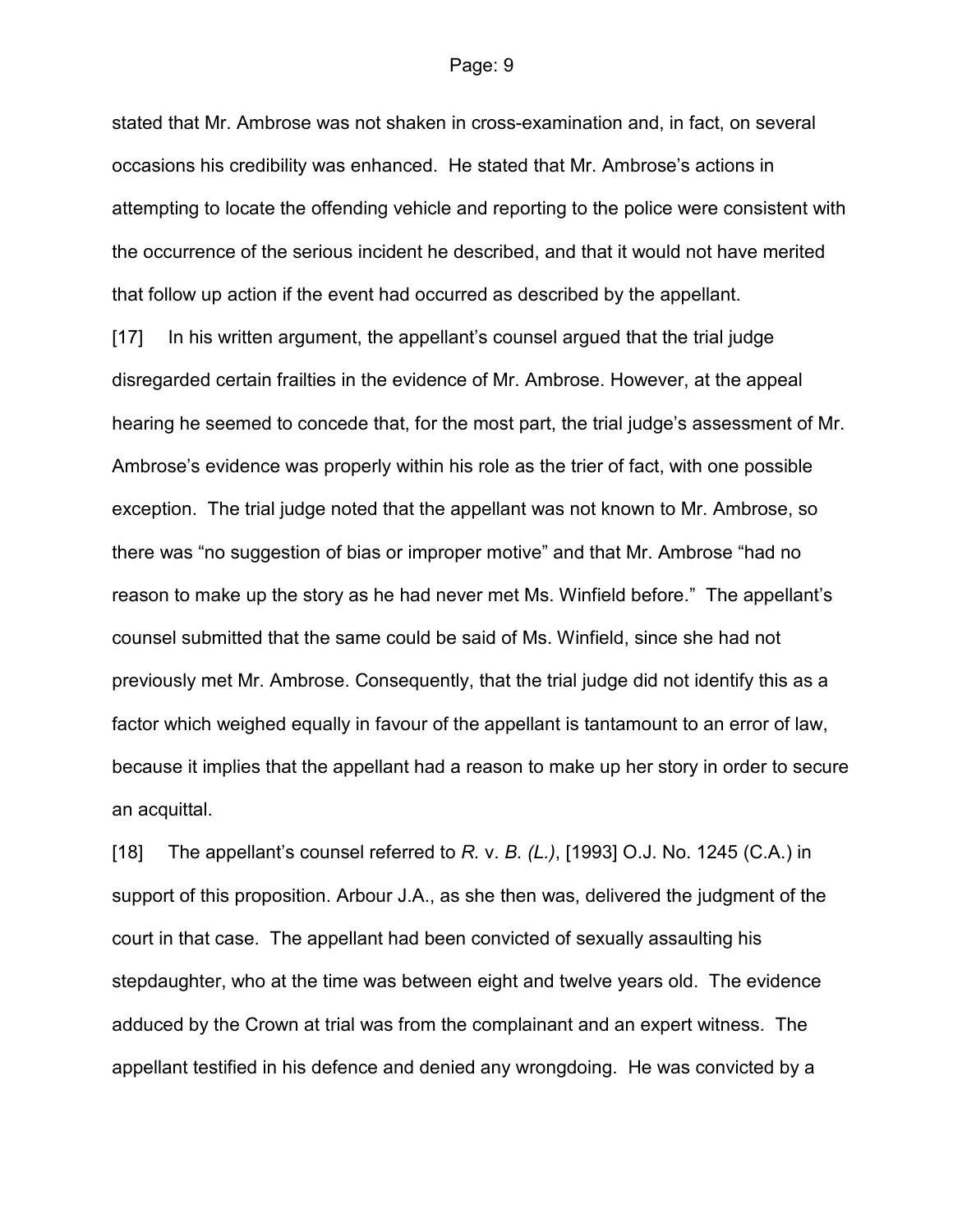judge sitting without a jury, who found that, in considering the credibility of the various

witnesses, he was entitled to take motive into consideration. When he came to consider

the evidence of the appellant, the trial judge said:

"The accused, of course, has a motive for not telling the truth: he does not wish to be convicted."

Arbour J.A. held, at paras. 4 and 5, that this statement entirely displaced the presumption

of innocence and presupposed the guilt of the appellant:

"… The statement made by the trial judge went beyond the common sense consideration that witnesses may have, to different degrees, an interest in the outcome of the proceedings, and that this is a factor, among others, which the trier of fact may take into account in assessing credibility.

There are many ways in which a witness may have an interest in the case which may be viewed as affecting the weight that the trier of fact may want to place on the witness's evidence… In a criminal case, the accused has an obvious direct interest in the outcome of his or her trial…" (my emphasis)

But later, at para. 7, she continued:

"The impugned passage in the trial judge's reasons in this case, in my opinion, goes beyond the permissible consideration of the accused's interest in being acquitted, as one factor to be taken into account when weighing his testimony. It falls into the impermissible assumption that the accused will lie to secure his acquittal, simply because, as an accused, his interest in the outcome dictates that course of action. This flies in the face of the presumption of innocence and creates an almost insurmountable disadvantage for the accused. The accused is obviously interested in being acquitted. In order to achieve that result he may have to testify to answer the case put forward by the prosecution. However, it cannot be assumed that the accused must lie in order to be acquitted, unless his guilt is no longer an open question. If the trial judge comes to the conclusion that the accused did not tell the truth in his evidence, the accused's interest in securing his acquittal may be the most plausible explanation for the lie. The explanation for a lie, however,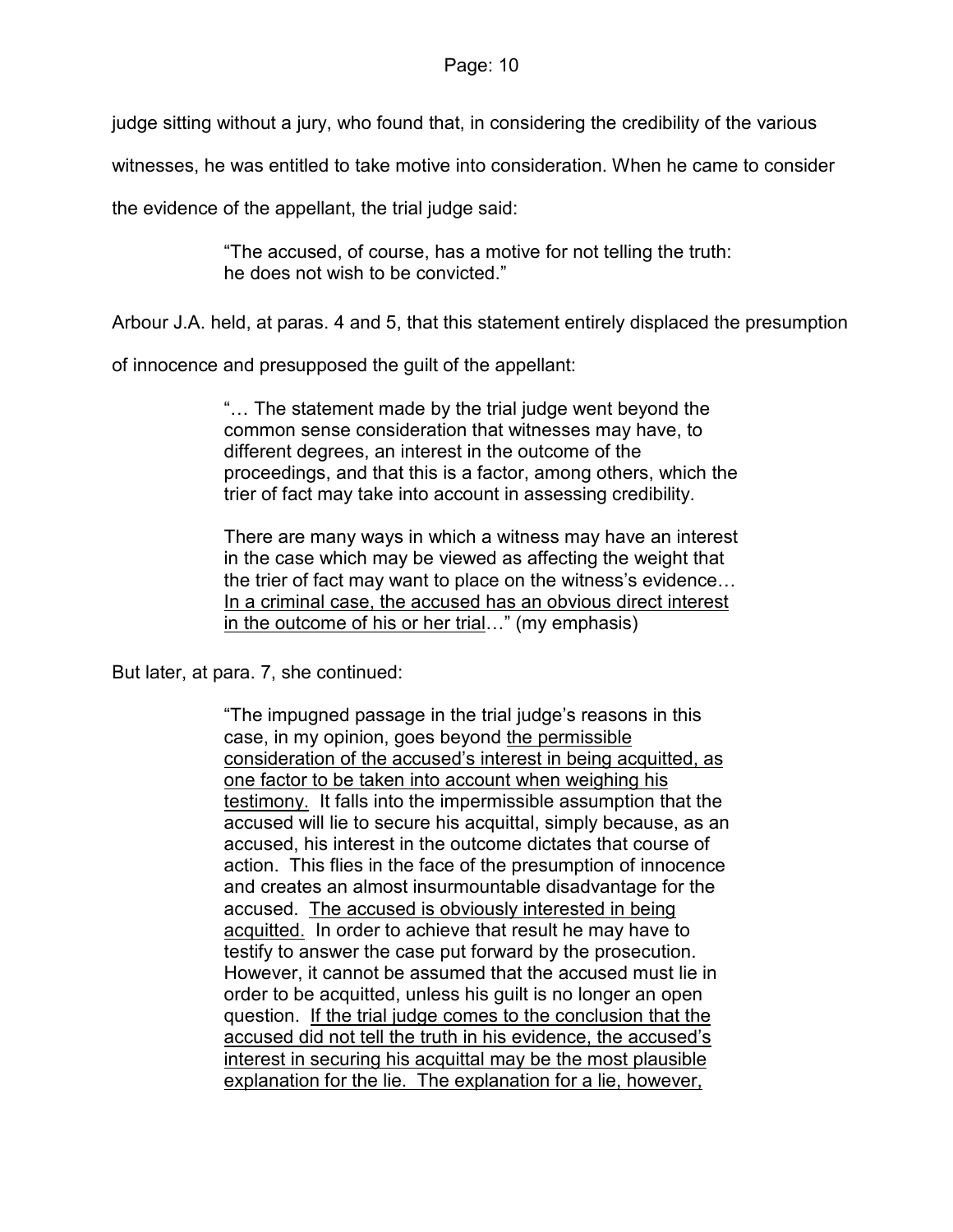# cannot be turned into an assumption that one will occur." (my emphasis)

[19] In my view,  $B. (L)$  is distinguishable from the case under appeal. There, the trial judge clearly crossed the line in terms of making an assumption that the accused would lie in order to secure his acquittal. The trial judge in this case made no such assumption. Further, it is not impermissible for a trial judge to take into account that a witness may have an interest in the outcome of the proceedings, or not, and that is all that the trial judge in the present appeal was doing when he commented on the absence of bias or improper motive on the part Mr. Ambrose. Finally, when the trial judge expressed his opinion that Mr. Ambrose "had no reason to make up the story as he had never met Ms. Winfield before", this was in the context of a longer passage at para. 18:

> "Ms. Winfield would have me believe that Mr. Ambrose either made up his version of events or was mistaken in his observations. He had no reason to make up this story as he had never met Ms. Winfield before. The differences between his version and that of Ms. Winfield are so substantial that they cannot be explained by mistaken observations."

Here the trial judge was referring to the submissions of Ms. Winfield's counsel at the

close of the trial, and he was merely providing his response to that position, as opposed

to implicitly suggesting that Ms. Winfield had a reason to make up her story.

[20] In any event, the appellant's counsel conceded that this issue does not constitute a stand-alone ground of appeal.

[21] I now come to the crux of this appeal, which centers on the trial judge's

assessment of the appellant's credibility. Here the trial judge stated as follows, at para.

15:

"Ms. Winfield's evidence that Mr. Ambrose was travelling at 80 kilometres an hour and that she followed his vehicle for 20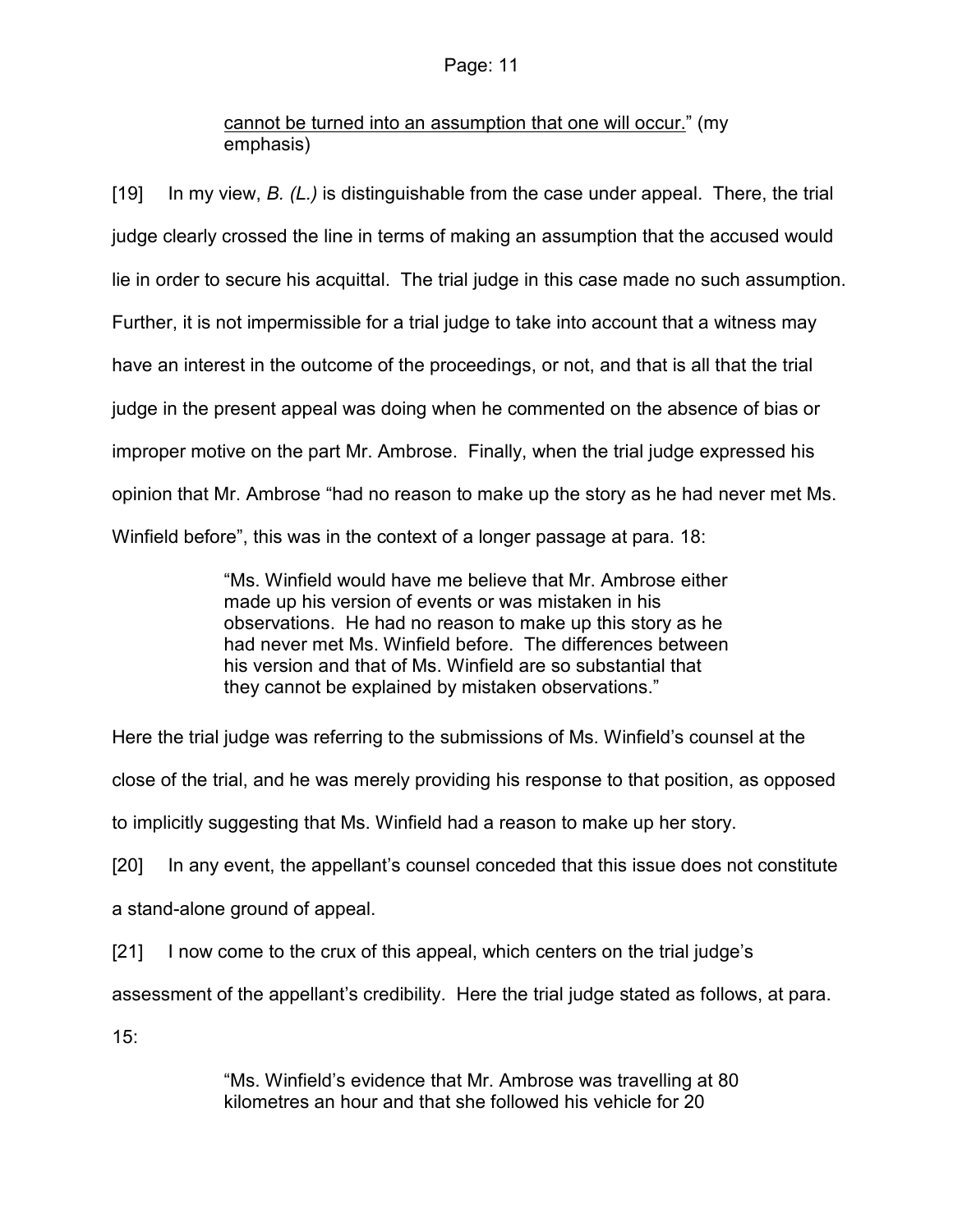minutes at that speed is not believable in the circumstances. Her explanation that she thought that the stock trailer belonged to a friend in Dawson, that she was upset because her friend did not have extended mirrors or running lights, did not make any sense to me. Why did she continue to follow it for 20 minutes? What was she going to do about her concerns if her friend was driving that vehicle? She said that she realized after 20 minutes of following the stock trailer that it did not belong to her friend and then decided to pass it. Twenty minutes is a long time to be travelling at 80 kilometres on the North Klondike highway on a clear day with excellent road conditions. I note that her view of the back of the stock trailer would be the same throughout that time period, yet somehow she determined that the trailer did not belong to her friend. She did not explain what changed her mind." (my emphasis)

[22] This last statement by the trial judge was an error. In fact, the appellant did explain

what changed her mind, by testifying as follows:

"… Somewhere near Braeburn I came upon a trailer being hauled by a vehicle, obviously, but initially I couldn't see the vehicle, and it was only when we went around a curve that I saw that it was red truck [as written]… And when I first saw the vehicle go around the corner, I actually saw it was a friend of mine from Dawson who has a couple of horses, and I was really ticked about it and I thought that I would follow the vehicle. And the reason that it bothered me is I knew how much she - - I knew how much she was always nervous about driving her horses, like hauling them back and forth, and I couldn't believe she was doing it without extended mirrors. And it also appeared that she didn't have running brake lights. I don't recollect seeing any brake lights at all on this trailer, and I thought it was, you know, sort of a dangerous thing to be doing.

I'm not a car expert. I'm not a truck expert. Her vehicle is red and it's a Dodge. But what I realized after we had travelled - - I'd probably been behind Mr. Ambrose for about 20 minutes or so, 15, 20 minutes, and we had gone around a curve and I realized at that point that it wasn't her vehicle because it was much bigger. She drives a much smaller Dodge. Was much bigger. I didn't know what it was but it wasn't hers.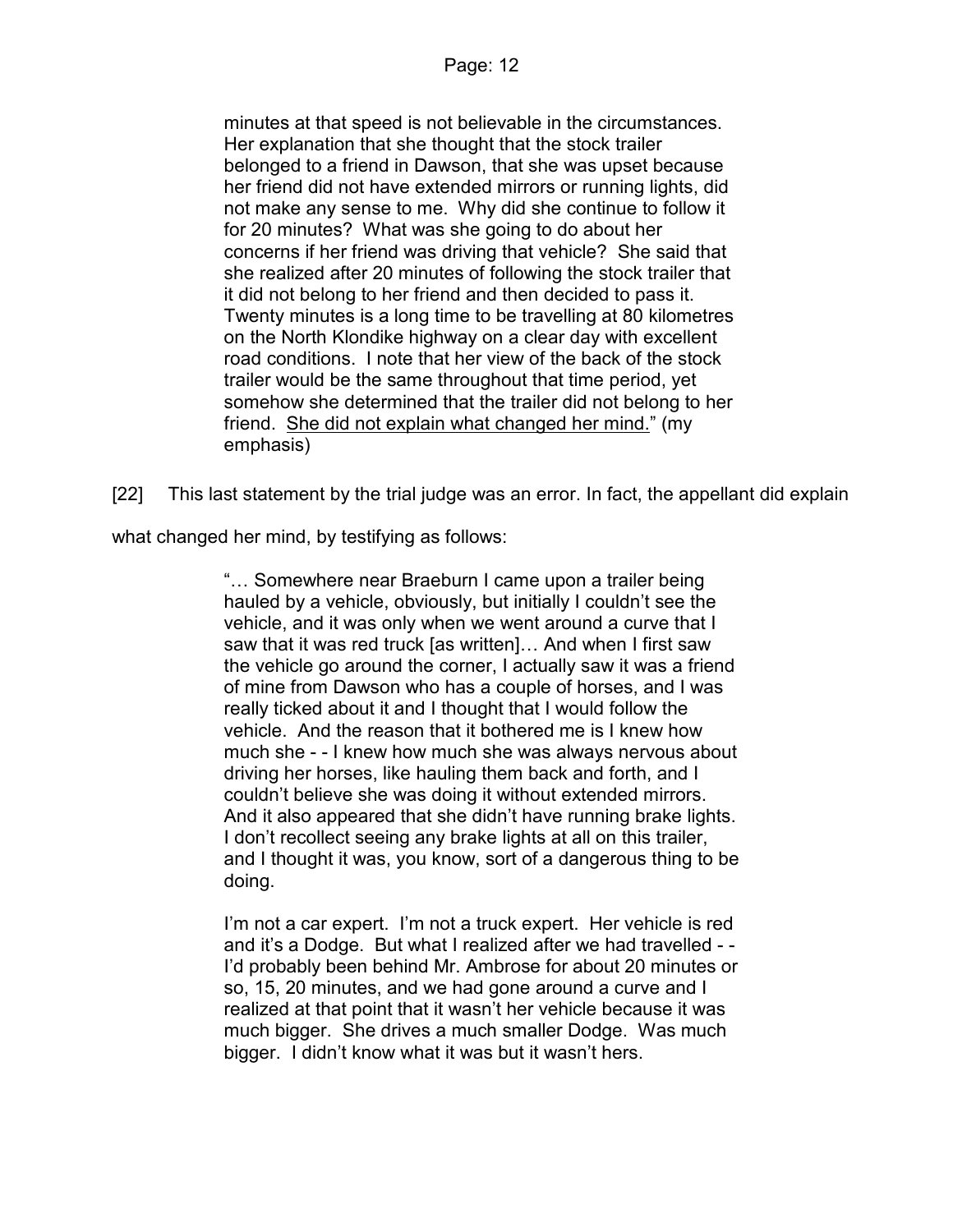So I decided that I wanted to pass for two reasons. One is when I was directly behind the trailer, I couldn't actually see the road directly in front of the vehicle; I couldn't see the vehicle at all, because the trailer was wider than the vehicle, and I couldn't see the driver's mirrors and I couldn't see the driver in the mirrors. So I kept my distance and at no point did I see like brake lights so I wasn't sure that the brakes were working and I didn't - - so I kept my distance a little further back. And I decided at that point that the next - - when the next opportunity came I would pass. …" (Transcript of Trial Proceedings, p. 17)

Later, the appellant testified that she was concerned that if the vehicle in front of her ran into an elk or something then she might have a rear end collision with it.

[23] To be clear, the trial judge was fully aware of the appellant's evidence that the

reason she changed her mind and decided to pass the vehicle in front of her was

because she realized that it was not being driven by her friend. He referred to this

evidence twice in his reasons for judgment (paras. 7 and 15). His only mistake was in

stating that the appellant did not explain how it was that she determined that the trailer

did not belong to her friend. The question for me is whether this mistake constitutes a

"palpable and overriding error", sufficient for me to conclude that his guilty verdict was

unreasonable. In my view, the trial judge's error on this point does not take the

appellant's case over the high threshold of deference which appellate courts must apply

to factual determinations made by trial judges, particularly those involving assessments

of credibility: Housen v. Nikolaisen, cited above, at para. 24.

[24] As Charron J., indicated in R. v. Beaudry, cited above, at para. 58:

"… The test to be applied is "whether the verdict is one that a properly instructed jury acting judicially, could reasonably have rendered". In every case, it is the *conclusion* that is reviewed, not the process followed to reach it. I agree that … a faulty thought process in a judge's reasons can sometimes explain an unreasonable conclusion reached by the judge. But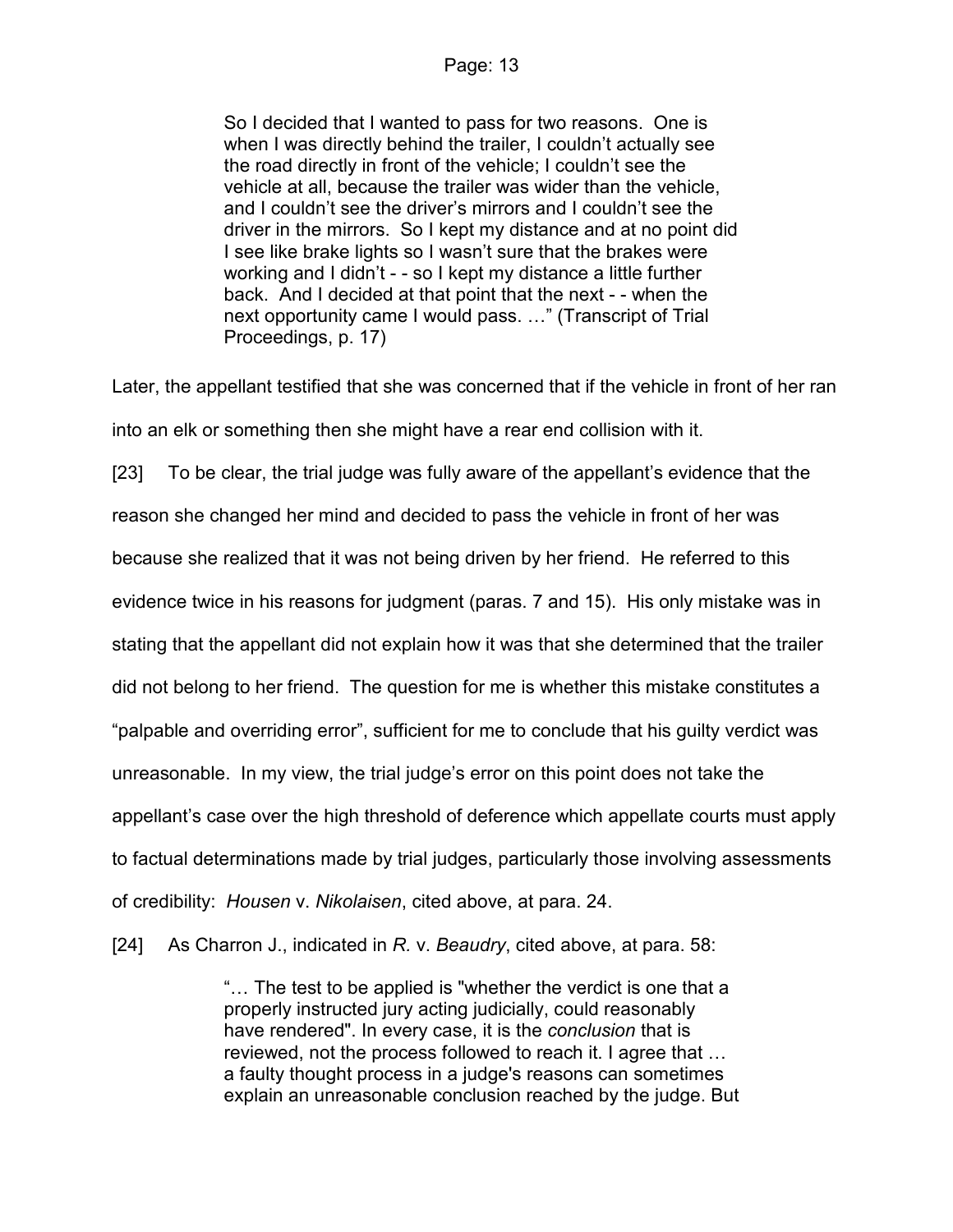a verdict is not necessarily unreasonable because the judge has made errors in his or her analysis. The review must go further than that. In every case, the court must determine whether the *verdict* is unreasonable and, to do so, it must consider all the evidence. …" (emphasis already added)

Later, at para. 59, Charron J. quoted the comment of Doherty J.A. of the Ontario Court of Appeal in R. v. Morrissey (1995), 97 C.C.C. (3d) 193, that "A misapprehension of the evidence does not render a verdict unreasonable." Charron J. said that there must be a connection between an error made in interpreting evidence and an unreasonable verdict, and that the two issues must not be confused. At para. 60, she continued that it is not enough to determine that the trial judge made errors, but that the analysis must be taken further. She then referred to Laskin J.A. in the Ontario Court of Appeal, who summarized the analysis as follows in R. v. G.  $(G.)$  (1995), 97 C.C.C. (3d) 362, at para. 59, as follows:

> "When an appellate court finds error, it has a duty to consider the nature of the error, its effect on the verdict, and when the verdict is rendered by a judge alone, on the reasoning process by which the verdict was reached. Obviously not every error in the apprehension or appreciation of evidence or in the drawing of a conclusion from the evidence warrants quashing a conviction…"

[25] In my view, the focus of the trial judge in assessing the appellant's credibility was not so much on her failure to explain how she determined the trailer ahead of her did not belong to her friend, but rather on her testimony that when she initially thought the trailer was being hauled by her friend in what she described as "dangerous fashion" that she continued to follow the trailer for 15 or 20 minutes or so, and only decided to pass when she realized that it was not being driven by her friend. It is important to remember that there was no explanation from the appellant during her testimony at the trial as to why she conducted herself in that fashion. Perhaps, as her counsel suggested at the appeal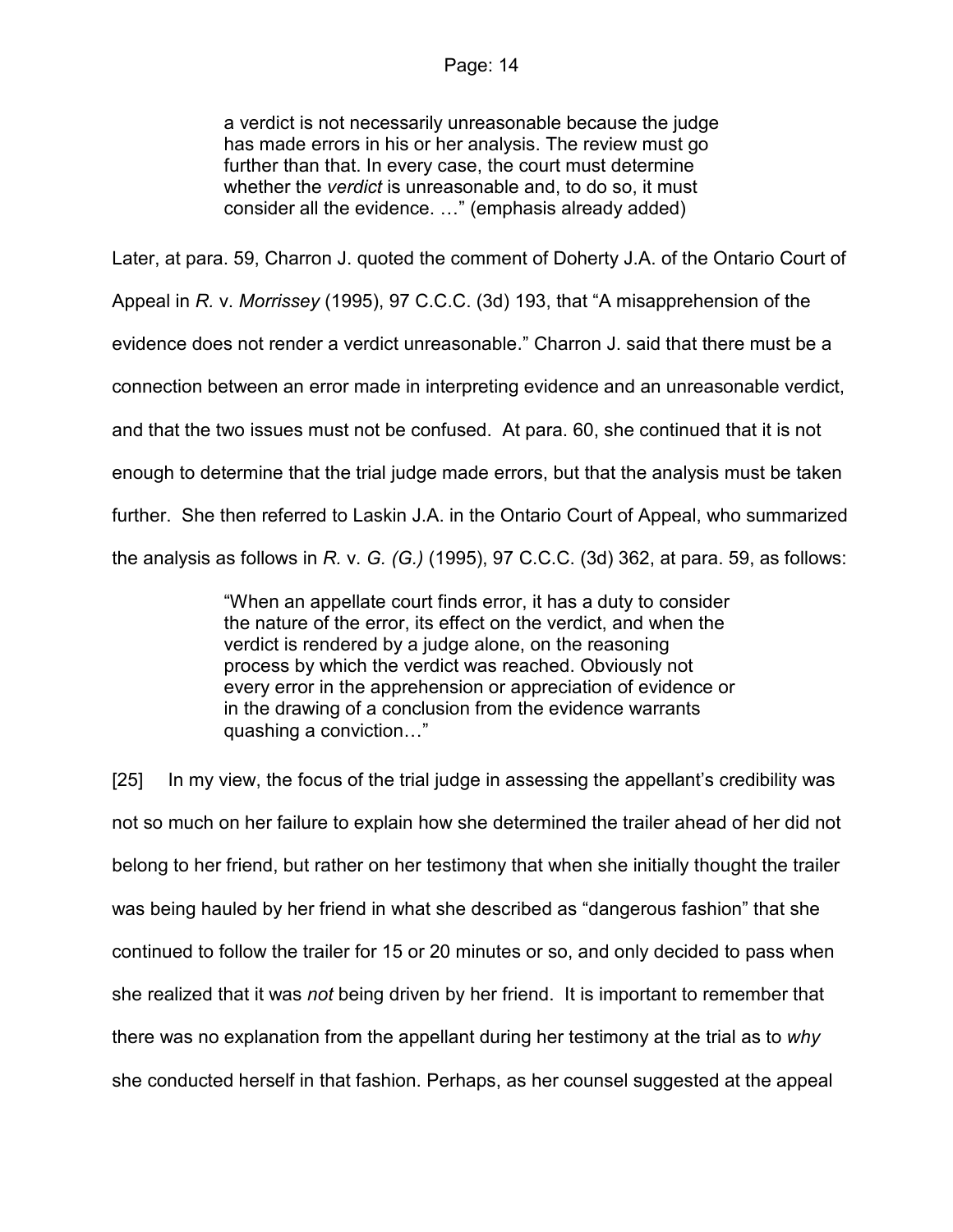hearing, she was simply hoping that her friend might eventually pull over at some point, which would allow the appellant to confront her about the dangerous manner in which she was towing the trailer. However, no questions of that nature were put to her and there is simply no evidence on the point. Nor were there any submissions made by her counsel at the close of the trial touching on the issue. While I may not have had the same curiosity over the issue as the trial judge did, or may not have given it the same degree of importance in my reasoning or my assessment of the appellant's credibility at the trial, it is clearly not for me, as an appellate court judge, to substitute my view of the evidence for that of the trial judge. Rather, I must respect the trial judge's "privileged position in assessing the facts": Beaudry, at para. 62.

[26] The appellant's counsel further argued that the trial judge erred in deciding the case by choosing between the two versions of events testified to by Mr. Ambrose and the appellant and that he gave no sound reason for disregarding the appellant's evidence. I have already answered the last part of this objection by concluding that the trial judge did provide a reason for finding against the appellant's credibility and that it is not for me, as an appellate court, to take issue with his analysis in that regard, unless it is fundamentally illogical or irrational, which I determine is not the case.

[27] The appellant's counsel submitted that the trial judge's comment that "twenty minutes is a long time to be travelling at 80 kilometres on the North Klondike Highway on a clear day with excellent road conditions" was simply an "idiosyncratic observation" and that many people drive at a moderate speed, at or below the posted speed limit. He argued that since it was not, on its face, unusual for someone to travel for that length of time at that speed and location, it was irrational or illogical for the trial judge to have used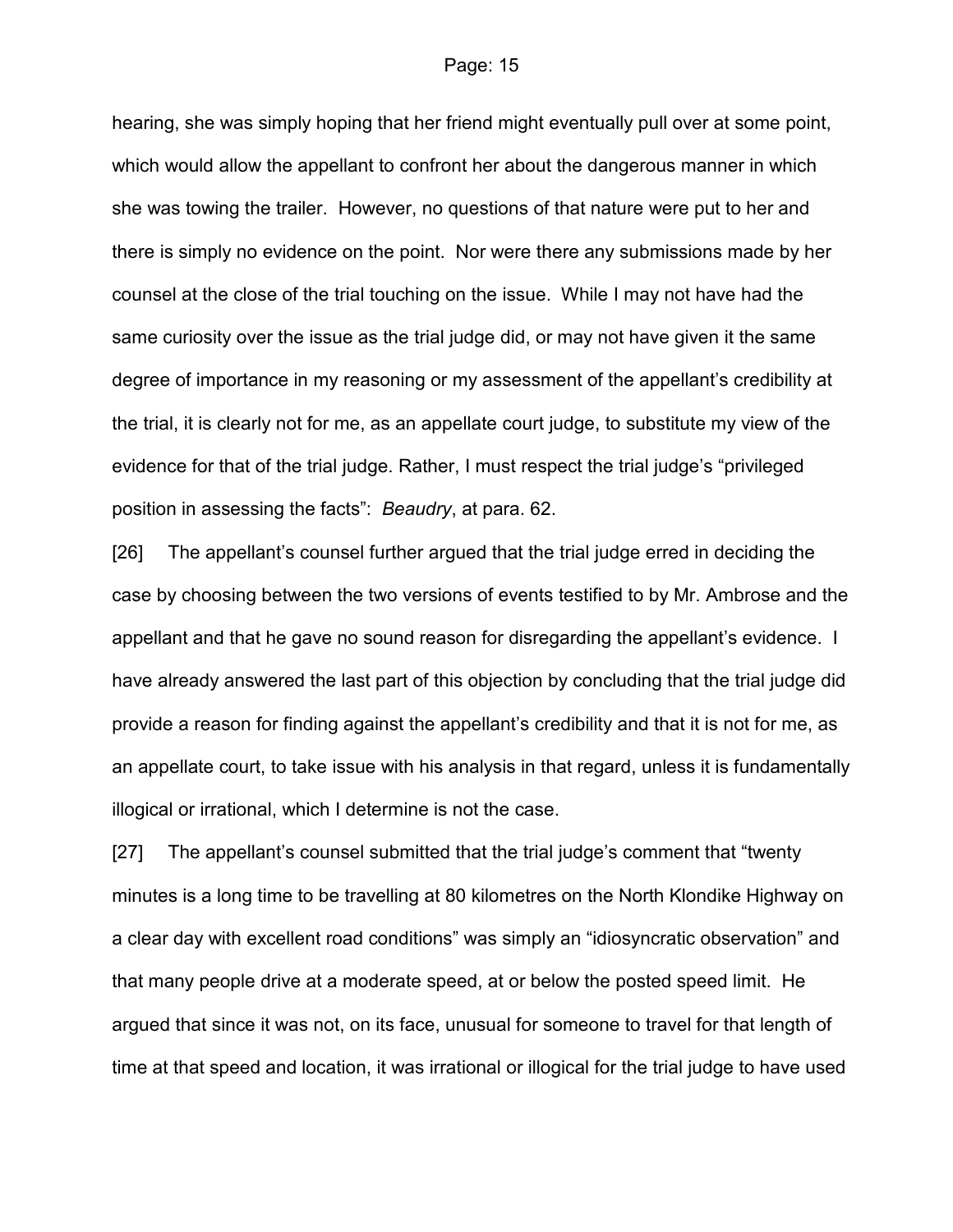that fact as a reason for adversely assessing the appellant's credibility. I reject that argument because it attempts to unfairly parse out or dissect what the trial judge was actually saying. Clearly, the comment was made in the context of what the trial judge found to be unusual behaviour by the appellant in following the truck and trailer for that length of time in circumstances where she was clearly concerned about the apparent dangerousness of the situation.

[28] The appellant's counsel also submitted that the trial judge fell into the trap of treating this as a "credibility contest" between Mr. Ambrose and the appellant. This issue was addressed in R. v. J.H.S., 2008 SCC 30, where Binnie J., speaking for the Supreme Court of Canada, was deciding an appeal arising from a sexual assault conviction. The accused, who denied all allegations of impropriety, was tried before a judge and jury. The complainant and the accused were the principal witnesses. The trial judge charged the jury on the credibility of the witnesses and specifically instructed the jury that the trial was not a choice between two competing versions of events. The jury convicted. A majority of the Court of Appeal set aside the conviction and ordered a new trial on the basis that the trial judge insufficiently explained the principles of reasonable doubt as they apply to credibility. The Supreme Court allowed the appeal and restored the conviction. The issue on appeal clearly involved the so called "W. (D.) instruction" on reasonable doubt in circumstances where the accused has testified. At para. 14, Binnie J. noted that the Court of Appeal held that:

> "The charge failed to direct that if the jury did not believe the testimony of the accused but were left in a reasonable doubt by that evidence, they must acquit."

However, Binnie J. responded as follows: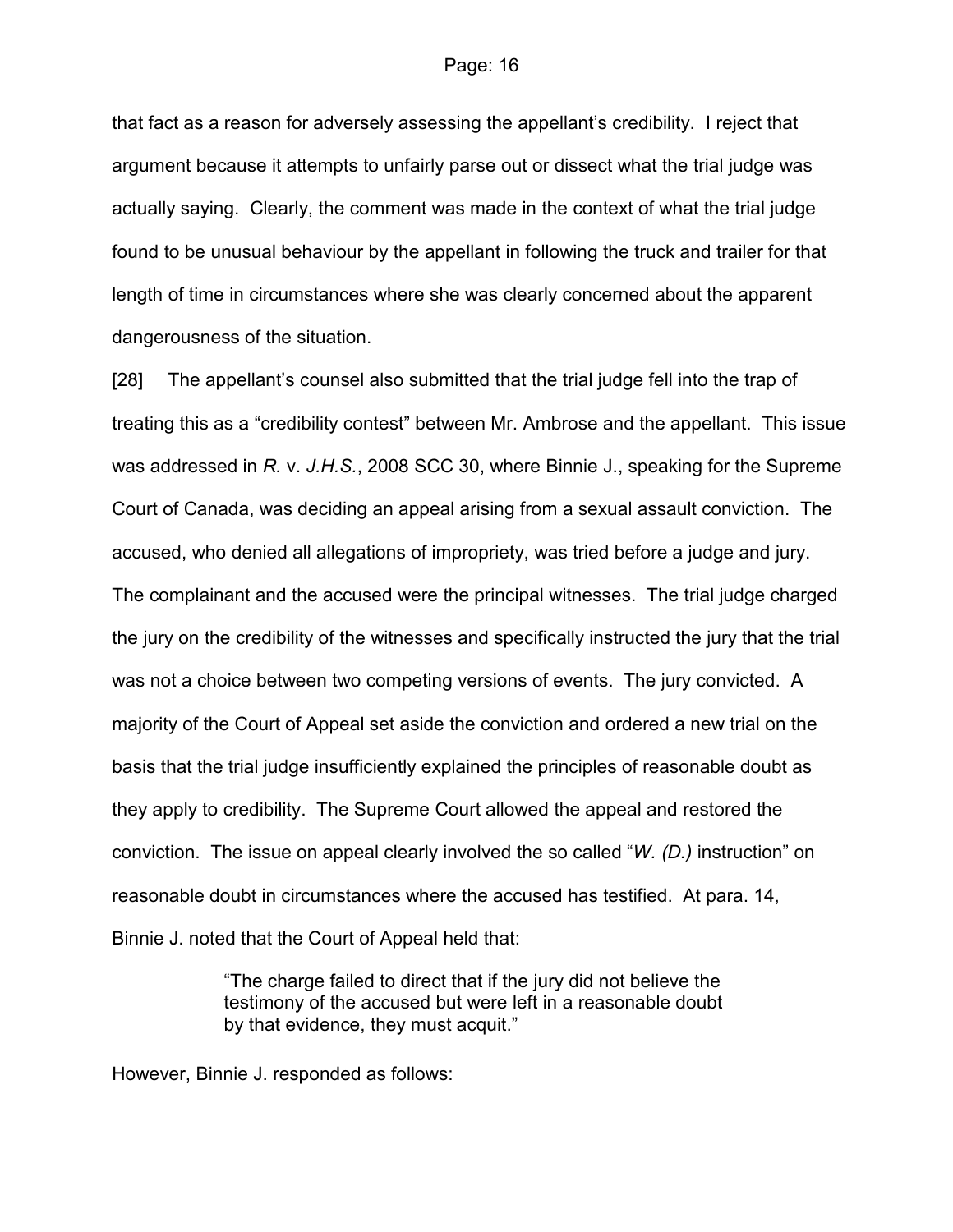"In my view, with respect, the reasoning of the majority brushes uncomfortably close to the "magic incantation" error. At the end of the day, reading the charge as a whole, I believe the instruction to this jury satisfied the ultimate test formulated by Cory J. in W. (D.) as being whether "the jury could not have been under any misapprehension as to the correct burden and standard of proof to apply."

In conclusion, Binnie J. was satisfied that the trial judge reminded the jury that they must consider all of the evidence when determining reasonable doubt and that they should not decide whether something happened "simply by comparing one version of events with another, or choosing one of them" (para. 15).

[29] At the hearing of this appeal, I specifically asked the appellant's counsel whether he was raising any W. (D.) issues, as the respondent's counsel had spent some time on that question in her written submissions. In response, the appellant's counsel candidly conceded that there was no real issue arising from the trial judge's assessment of the credibility of the complainant. More particularly, he conceded that there was evidence to support the trial judge's conclusions that the complainant was credible and that he observed what he said he observed. However, the appellant's counsel suggested that the trial judge erred by moving too directly from his assessment of the complainant's credibility to being satisfied that the offence charged had been proven beyond a reasonable doubt and that this was "to some degree" a  $W$ .  $(D)$  problem.

[30] I can find no fault with the trial judge's approach in this area. First of all, it is noteworthy that the trial judge felt the need to adjourn to consider his reasons following the close of the evidence on the final submissions of counsel. It is also clear from his comments in that regard that he intended to give thorough consideration to all of the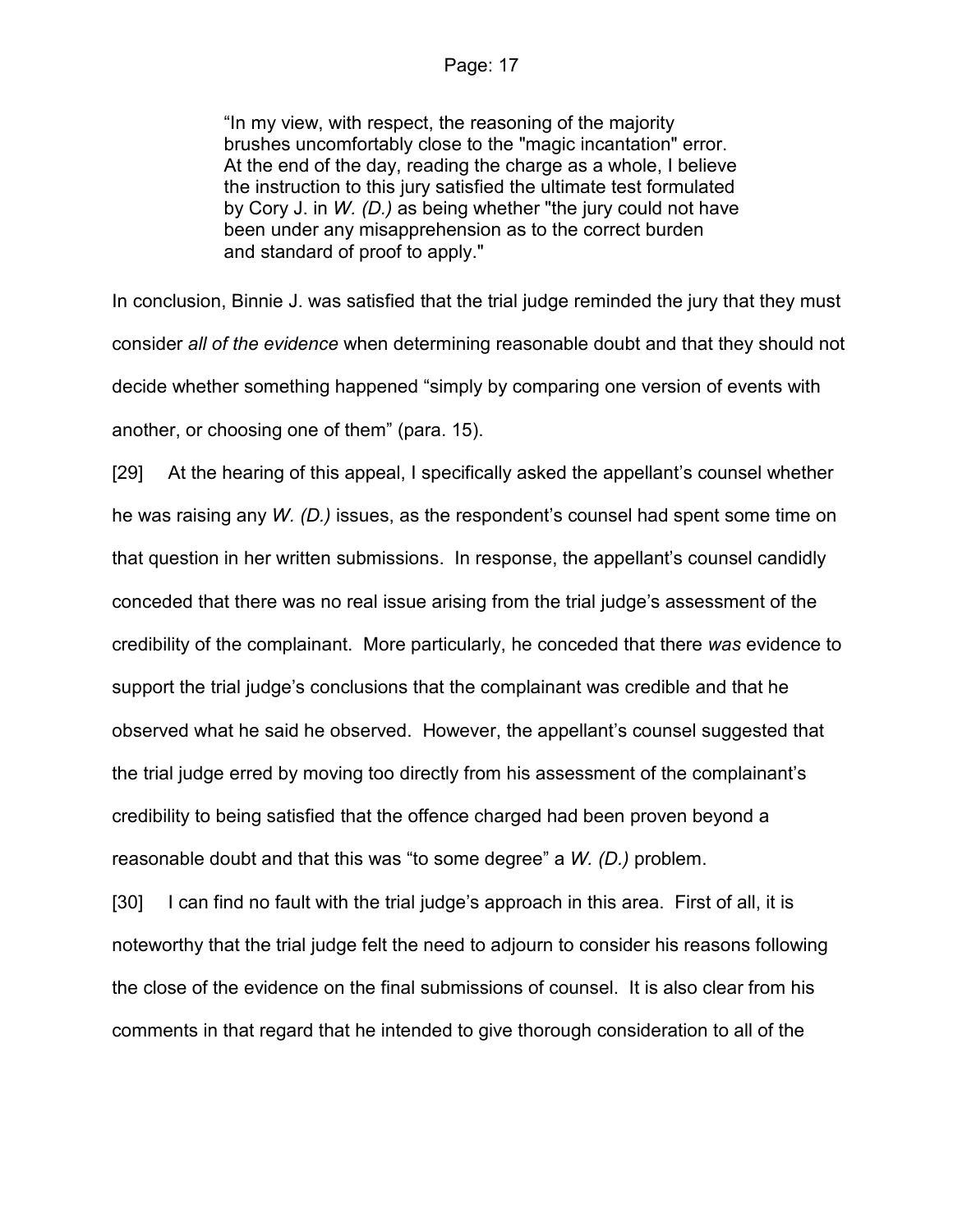evidence in determining whether he was left with a reasonable doubt. At the close of the proceedings on February 27, 2008, he said this:

> "I'm likely to have to write a short decision or at least work through the facts. As both of you know, I've got facts here that are quite different and I'm going to have to sort through them and make some decisions and, in an end result, determine whether or not, based on all the evidence, I'm left with a doubt, a reasonable doubt, as to whether or not the charge has been made out. I'm not going to be able to do that today, based on the limited time I'm going to have…" (my emphasis)

Ultimately, the trial judge rendered his oral reasons for judgment on March 5, 2008, so he had about a week to consider his decision.

[31] Secondly, it is apparent from the reasons for judgment that the trial judge carefully reviewed the evidence, and then reviewed the law of careless driving, before making his findings of fact. In making those findings he initially assessed Mr. Ambrose's evidence and then assessed the appellant's evidence. He also referred to some other evidence provided by both counsel on the probable width of the roadway at the location of the incident. He further went on to apply his findings of fact to the law before concluding that the appellant was guilty as charged.

[32] Finally, while there is now a requirement, arising from the Sheppard case, cited above, that trial judges provide reasons which are sufficiently intelligible to permit appellate review of the correctness of their decisions, the comments of the Supreme Court of Canada in R. v. Burns, [1994] 1 S.C.R. 656, at para. 17, are still applicable: "…the judge is not required to demonstrate that he or she knows the law and has considered all aspects of the evidence…"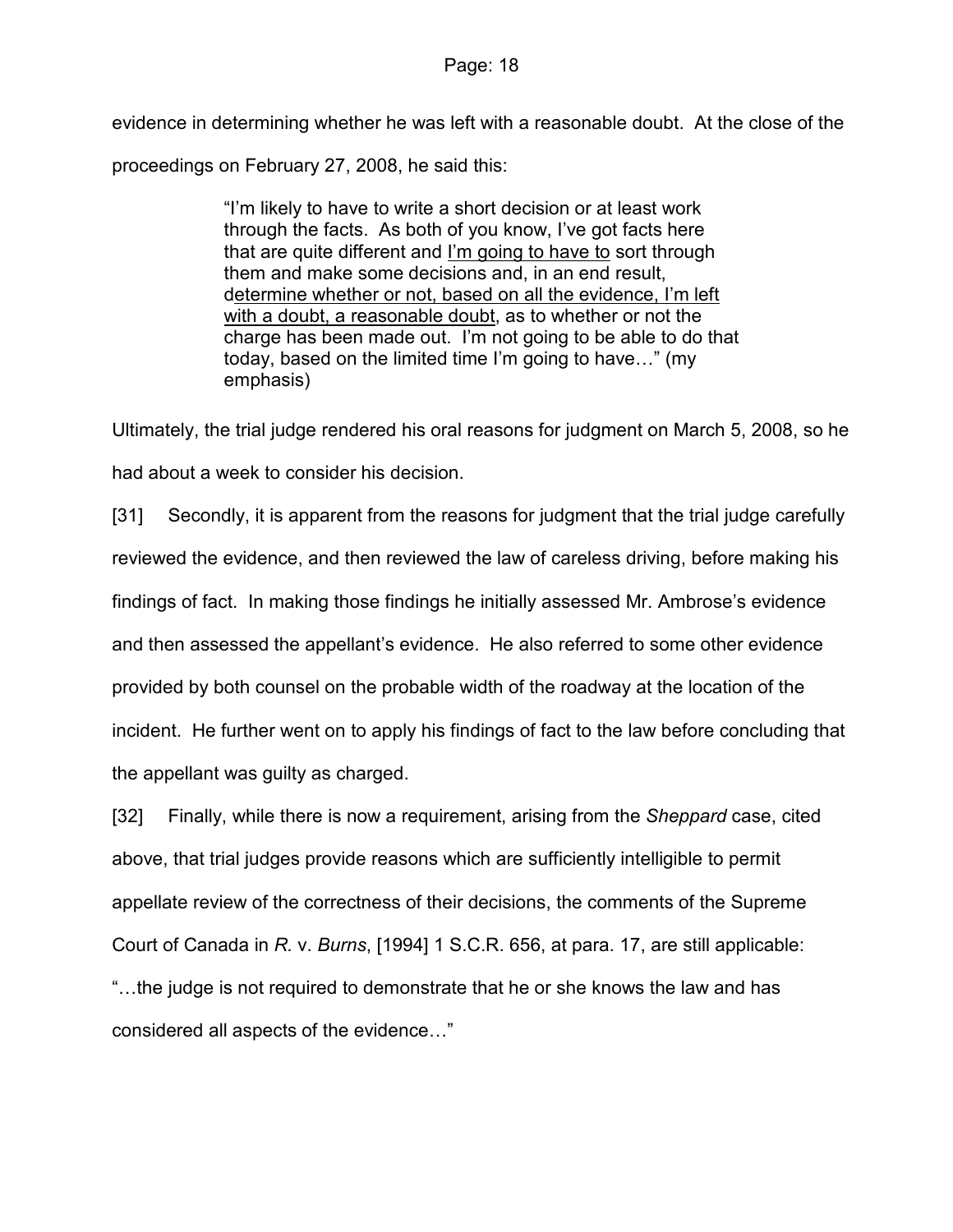[33] Taking all of these circumstances into account, I disagree with the suggestion of the appellant's counsel that the trial judge jumped from a finding of credibility in favour of Mr. Ambrose to a finding of guilt against Ms. Winfield.

[34] The final argument raised by the appellant's counsel was that, in assessing the evidence, the trial judge had a "responsibility" to try to reconcile the stories of the complainant and the appellant. In particular, the appellant's counsel disagreed with the characterization by the trial judge that the appellant's version of the incident "differed markedly from that recounted by Mr. Ambrose" and that the two accounts differed "in all significant details" and could not be explained by mistaken observations.

[35] I reject this argument, as it once again invites me to interfere with the fact finding and analysis of the trial judge, where credibility was a central issue. At the risk of repetition, I am bound to follow the direction of the Supreme Court of Canada to take account of the trial judge's privileged position in assessing the evidence: R. v. Beaudry, cited above, at para. 62. My role is not to write a better judgment, but to review the reasons in light of the arguments made and the relevant evidence and to uphold the decision unless a palpable and overriding error leading to a wrong result has been made. This objective was well summarized by Charron J. in Beaudry, at para. 63:

> "In my view, the need to adhere to this fundamental principle is even more acute when, as in the instant case, what is in issue is the trial judge's assessment of the credibility of the witnesses. That is why in R. v. Burke, [1996] 1 S.C.R. 474, Sopinka J. stated that the appellate courts' power of review must be exercised sparingly when the verdict rests on a question of credibility (para. 5-6). He added that instances where a trial court's assessment of credibility cannot be supported on any reasonable view of the evidence were "rare" (para. 7)…"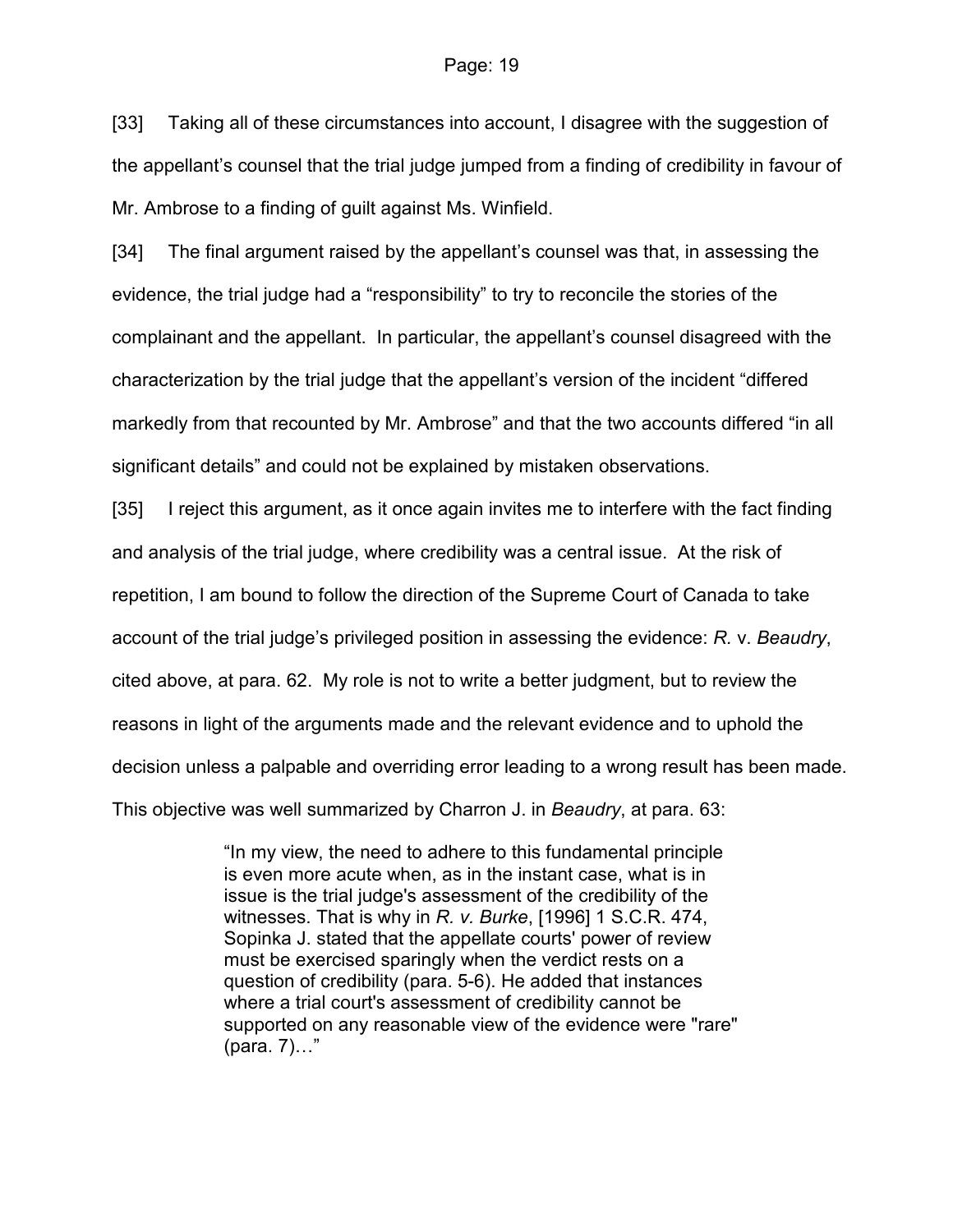[36] In further response to this final argument by the appellant, I do not think it can be said that the trial judge totally ignored Ms. Winfield's evidence in coming to the conclusions he did. While he accepted that the vehicles were on a straight stretch of road and that the appellant should have seen the vehicle coming towards her in the southbound lane, either before she started to pass or very shortly thereafter, he also said as follows, at para. 19:

> "… I am prepared to make the assumptions most favourable to her, namely, that the southbound car was travelling fast and that she misjudged its speed and the time required to pass Mr. Ambrose's truck and stock trailer safely. During the pass, it should have become apparent to her that she was not going to make it past the Ambrose vehicle. Nevertheless, as both Mr. Ambrose and the southbound vehicle had pulled over slightly, to the side of the pavement, she decided to continue her pass between the two vehicles. …"

# **CONCLUSION**

[37] The trial judge concluded that there was a real danger that both the trailer and Mr.

Ambrose's truck might have rolled, had the tires on the passenger side moved onto the

soft shoulder of the road. He also determined that the space between Ms. Winfield's

vehicle and Mr. Ambrose's vehicle was only a "matter of centimetres" and that had she

made contact, she could have forced it onto the soft shoulder with disastrous

consequences. In conclusion he stated, at para. 21:

"In my opinion, an ordinarily prudent person would not have attempted to pass the Ambrose vehicle in the circumstances described. In all likelihood, the high speed that she was travelling at contributed to her misjudging the speed of the ongoing vehicle. During the passing manoeuvre, it would have become evident to a reasonably prudent person that the pass could not be completed safely. A prudent person would have applied the brakes terminating the pass and returned to the northbound land behind the Ambrose stock trailer."